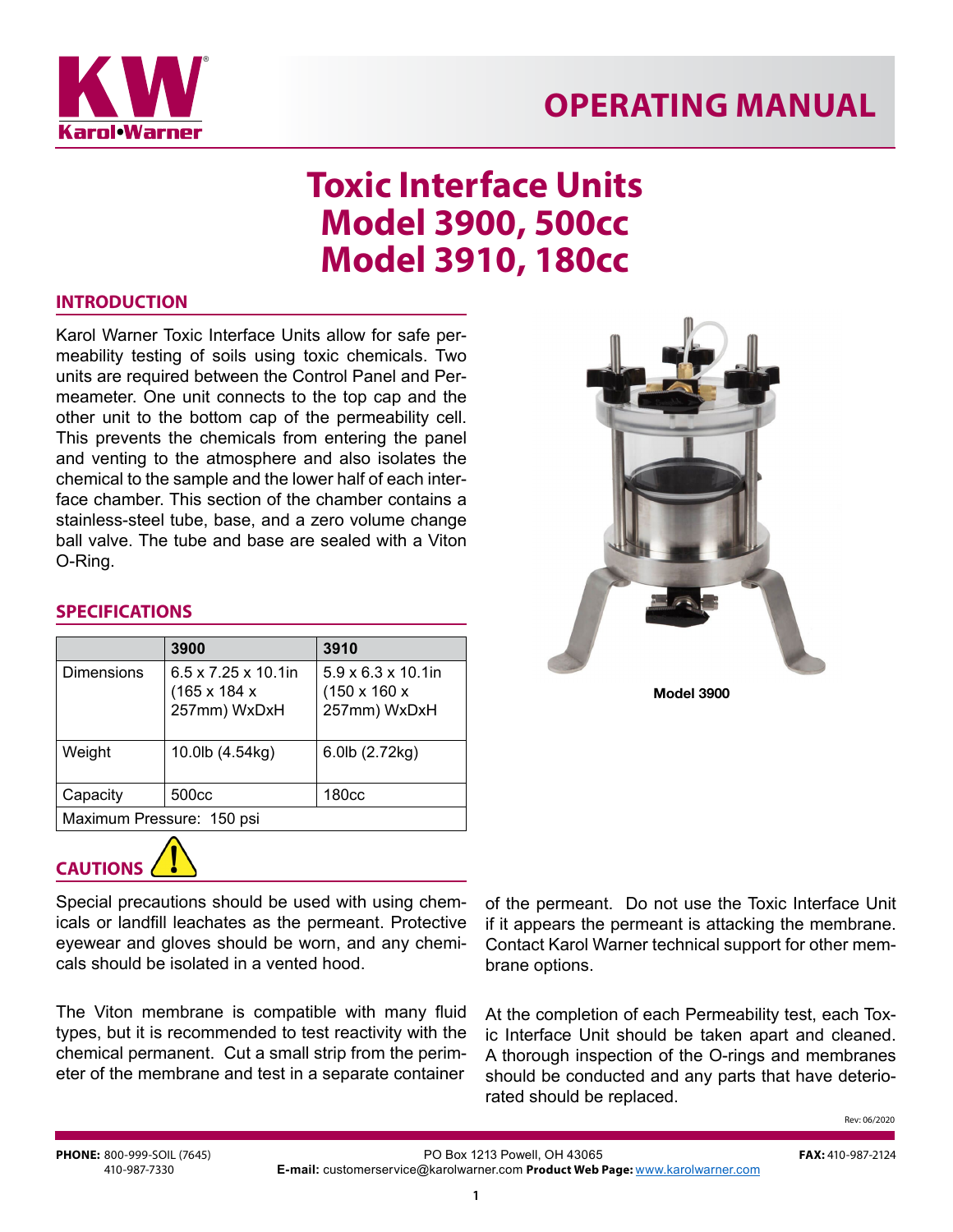#### **TEST SET-UP**

- 1. Set all valves on the toxic interface unit, permeability cell, and control panel to the "OFF" position.
- 2. Connect tubing from the panel to the toxic interface units, to the permeability cell via quick connect fittings.
- 3. To minimize air in the tubing from the control panel to the Toxic Interface Units, allow water to flow through the tubing by loosening the fitting at the panel connection and retightening with water is flowing.
- 4. Turn the top valve on the toxic interface unit to the Right (panel position) and fill the top acrylic portion of the chamber with water from the control panel. Turn the valve to the OFF position when filled. If there are any air bubbles in the water, they can be removed by turning the valve to the left (vac position) and hooking up the vacuum line from the control panel.
- 5. When all the bubbles have been removed, turn the top valve to the panel position and disconnect the vacuum line from the Toxic Interface Unit.
- 6. With the water portion of the toxic interface unit filled, you can now fill the chemical portion. Connect the fill/drain tube to the chemical container and be certain the bottom stainless steel valve is turned to the fill/drain position.
- 7. Lower the water level in the control panel storage chamber to its lowest point. Then apply a vacuum to this chamber and open the storage valve. This will draw water from the top of the toxic interface unit and at the same time, draw the chemical into the bottom of the unit. When the toxic interface unit is partially filled and the water level in the storage chamber is a the "zero" mark on the burette, shut off the panel valve on the Interface Unit. Then shut off the vacuum on the panel storage chamber.
- 8. Next, invert the Toxic Interface Unit and open the panel valve on the unit to allow air to be purged from the chemical side of the unit. The pressure control valve on the control panel should be in the "vent" position. When air bubbles cease to emerge from drain tubing, shut off the stainless steel valve and return the interface unit to its upright position.

9. **Headwater Toxic Interface Unit**. The permeant side of the Interface Unit should be at its fullest with the membrane to the top of the polycarbonate top plate.

 **Tailwater Toxic Interface Unit.** The water side of the Interface Unit should be at its fullest with the membrane at the bottom of the stainless steel top plate.

#### **PERMEABILITY TEST**

During the test, the position of the membrane moves with respect to the flow of permeant and the position of the membrane must be monitored.

Refer to the applicable ASTM or AASHTO test specifications for full test procedure.

#### **REPAIR PARTS**

| 3900, 500cc Toxic Interface Unit |                         |  |
|----------------------------------|-------------------------|--|
| 3912:                            | 500cc Viton Bladder     |  |
| OR-239V:                         | Viton #239 O-Ring       |  |
| OR-239:                          | #239 O-Ring for top cap |  |
| 3910, 180cc Toxic Interface Unit |                         |  |
| 3911:                            | 180cc Viton Bladder     |  |
| OR-138V:                         | Viton #138 O-Ring       |  |
| OR-138:                          | #138 O-Ring for top cap |  |